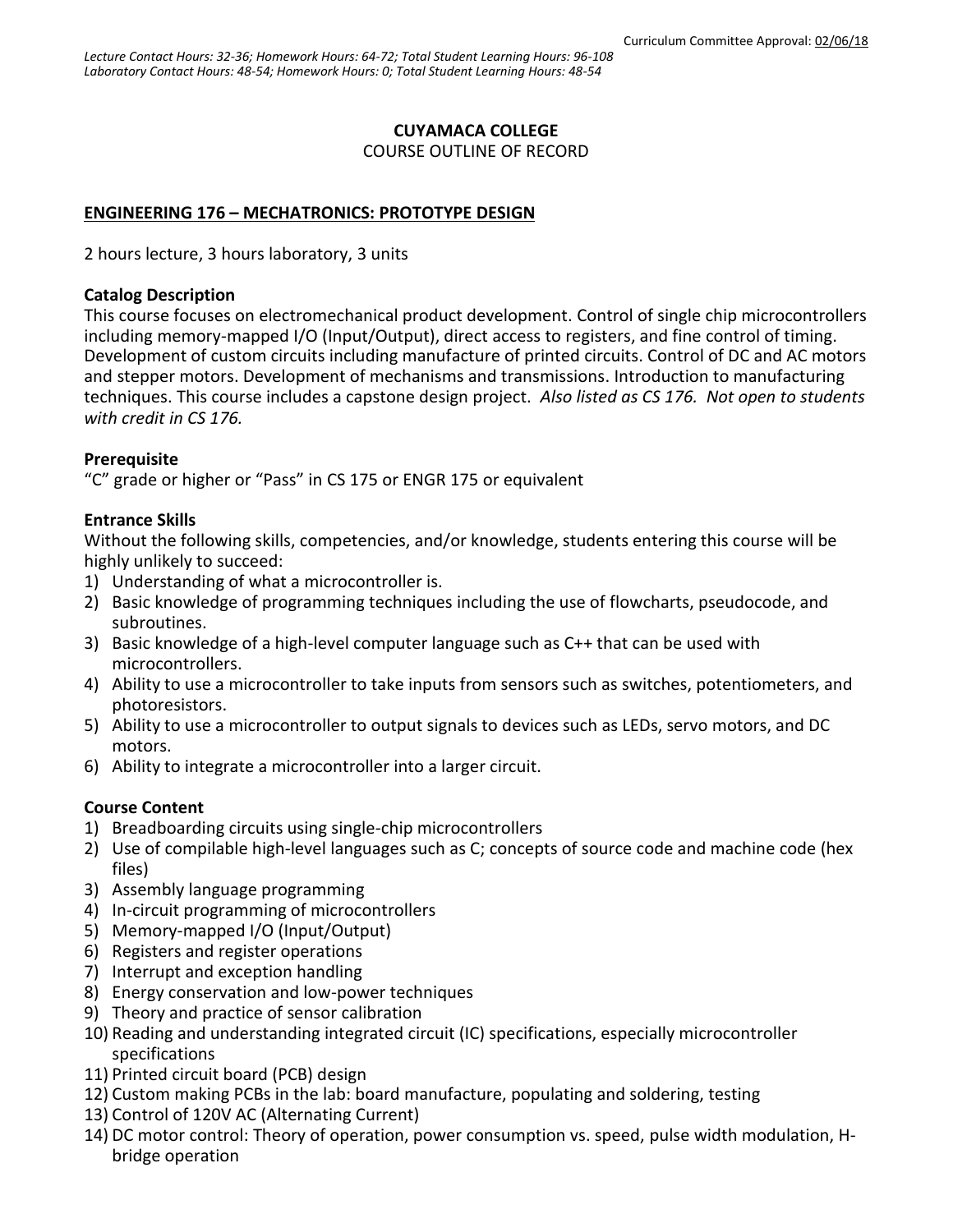- 15) Stepper motor control: Theory of operation, power consumption, wave step patterns, halfstepping, two-phase stepping
- 16) Mechanisms and transmissions
- 17) Physical prototyping and manufacturing
	- a. 3D printing
	- b. Laser cutters
	- c. Investment casting
	- d. Vacuum forming

18) Capstone project including a microcontroller, a printed circuit, and mechanical components.

## **Course Objectives**

Students will be able to:

- 1) Read and interpret specifications for an unknown microcontroller.
- 2) Design and build custom microcontroller-based circuits.
- 3) Write and compile programs in a high-level language such as C.
- 4) Write programs and subroutines in Assembly language
- 5) Use microcontrollers to:
	- a. Detect inputs from mechanical switches, potentiometers and optical sensors, and use the inputs to control the microcontroller.
	- b. Control LEDs, servos, and 7-segment displays.
	- c. Control DC motors.
	- d. Control stepper motors.
	- e. Control high power (AC) circuits.
- 6) Use physical prototyping tools including 3D printers, laser cutters, investment casting, and vacuum forming to construct a physical object of arbitrary complexity.
- 7) Integrate the elements of #1-6 above to create an electromechanical device to achieve a desired goal.

# **Method of Evaluation**

A grading system will be established by the instructor and implemented uniformly. Grades will be based on demonstrated proficiency in subject matter determined by multiple measurements for evaluation, one of which must be essay exams, skills demonstration or, where appropriate, the symbol system.

- 1) Periodic quizzes that evaluate student learning and retention of underlying theory. Questions are mostly word problems, but with some short answer conceptual questions. An example would be a problem in which students would be given the data sheet for a new microcontroller, asked to predict its worst-case ability to drive a set of LEDs, and propose alternative techniques for driving large numbers of LEDs.
- 2) Lab projects of increasing complexity that measure students' ability to solve problems using a highlevel programming language like C, subroutines, assembly language, generic programmers, solderless breadboards, lab-made printed circuit boards, and the use of LEDs, switches, servo motors, DC motors, and relays (for example). An example would be a circuit that switches on and off a 120 VAC fan based on temperature input from a thermistor.
- 3) Lab projects of increasing complexity that measure students' ability to design and build physical prototypes using a 3D printer, a laser cutter, a vacuum former, and a casting lab. An example would be a simple transmission that transmits power from a DC motor to a wheel.
- 4) Final capstone project in which students integrate and demonstrate the various topics and techniques covered in class. An example would be a robot built using a lab-made printed circuit board and a non-traditional transmission built using a 3D printer.

## **Special Materials Required of Student**

Microcontroller kits as specified by instructor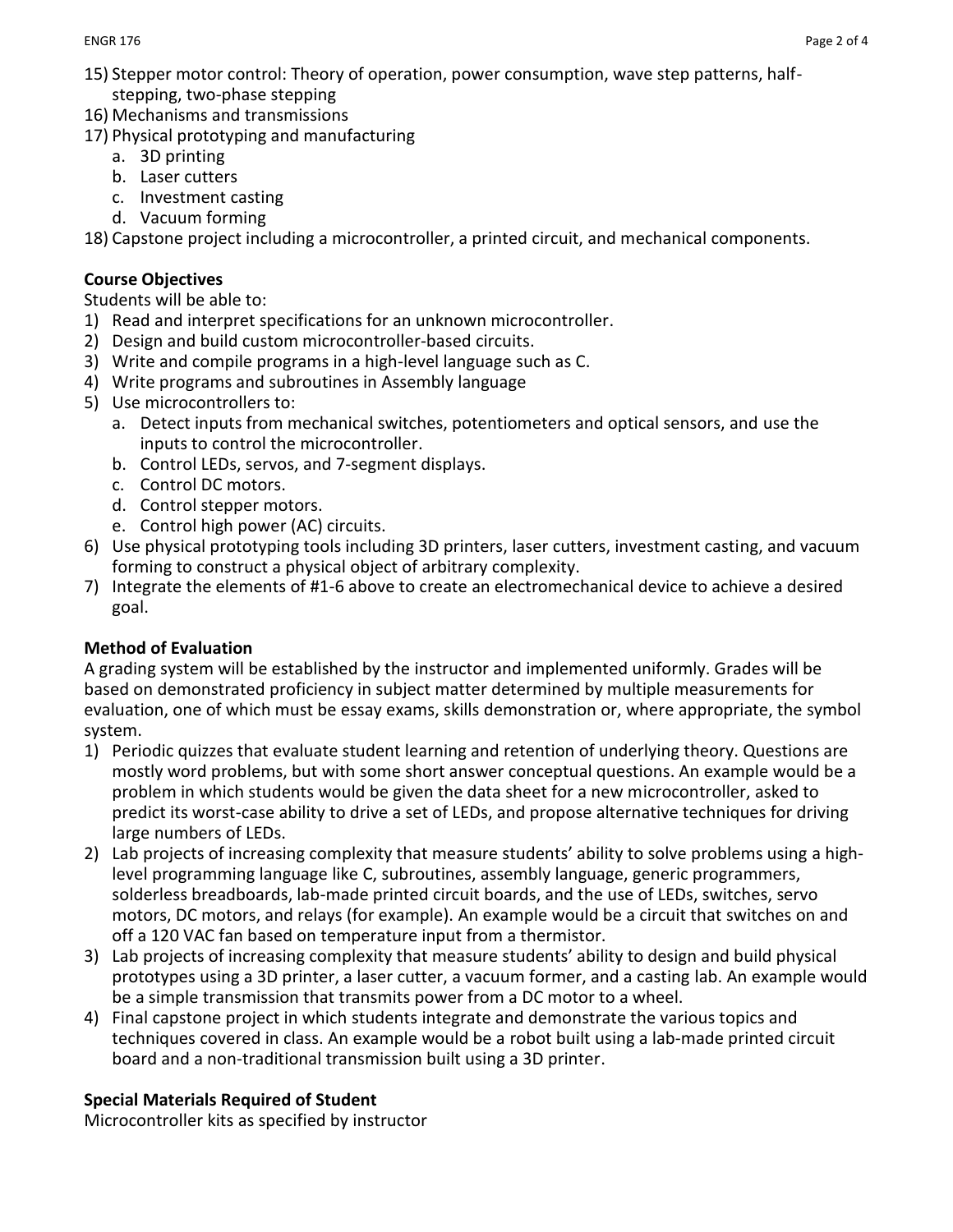#### **Minimum Instructional Facilities**

- 1) Lab with large flat work tables, computers, storage cabinets, computer projection system, overhead projector
- 2) Computer lab running 3D solid modeling software (e.g., SolidWorks) and a microcontroller programming environment (e.g., MPLab)
- 3) Electronics lab including soldering stations and printed circuit manufacturing capability
- 4) Physical prototyping lab including 3D printers, laser cutters, casting facility (mold-making, wax injection, burnout oven, kiln), drill press, and assorted hand tools

#### **Method of Instruction**

- 1) Lecture and discussion
- 2) Lab demonstration and assignments
- 3) Design exhibitions
- 4) Guest speakers

## **Out-of-Class Assignments**

- 1) Weekly homework including reading and writing assignments
- 2) Final project
- 3) Field trips to local manufacturers

#### **Texts and References**

- 1) Required (representative examples):
	- a. Ibrahim, D. *PIC Microcontroller Projects in C, Basic to Advanced*. 2nd edition. Newnes, 2014.
	- b. Sclater, N. *Mechanisms and Mechanical Devices Sourcebook*. 5th edition. McGraw-Hill, 2011.
- 2) Supplemental (representative examples):
	- a. Clark, Dennis and Michael Owings. *Building Robot Drive Trains*. McGraw-Hill, 2003.
	- b. Roberts, D. *Making Things Move, DIY Mechanisms for Inventors, Hobbyists, and Artists*. 1st edition. McGraw-Hill, 2011.

#### **Exit Skills**

Students having successfully completed this course exit with the following skills, competencies and/or knowledge

- 1) Read and interpret specifications for an unknown microcontroller.
- 2) Design and build custom microcontroller-based circuits.
- 3) Write and compile programs in a high-level language such as C.
- 4) Write programs and subroutines in Assembly language.
- 5) Use microcontrollers to:
	- a. Detect inputs from mechanical switches, potentiometers and optical sensors, and use the inputs to control the microcontroller.
	- b. Control LEDs, servos, and 7-segment displays.
	- c. Control DC motors.
	- d. Control stepper motors.
	- e. Control high power (AC) circuits.
- 6) Use physical prototyping tools including 3D printers, laser cutters, investment casting, and vacuum forming to construct a physical object of arbitrary complexity.
- 7) Integrate the elements of #1-6 above to create an electromechanical device to achieve a desired goal.

## **Student Learning Outcomes**

Upon successful completion of this course, students will be able to:

- 1) Read and interpret specifications for an unknown microcontroller.
- 2) Design and build custom microcontroller-based circuits.
- 3) Write and compile programs in a high-level language such as C.
- 4) Write programs and subroutines in Assembly language.